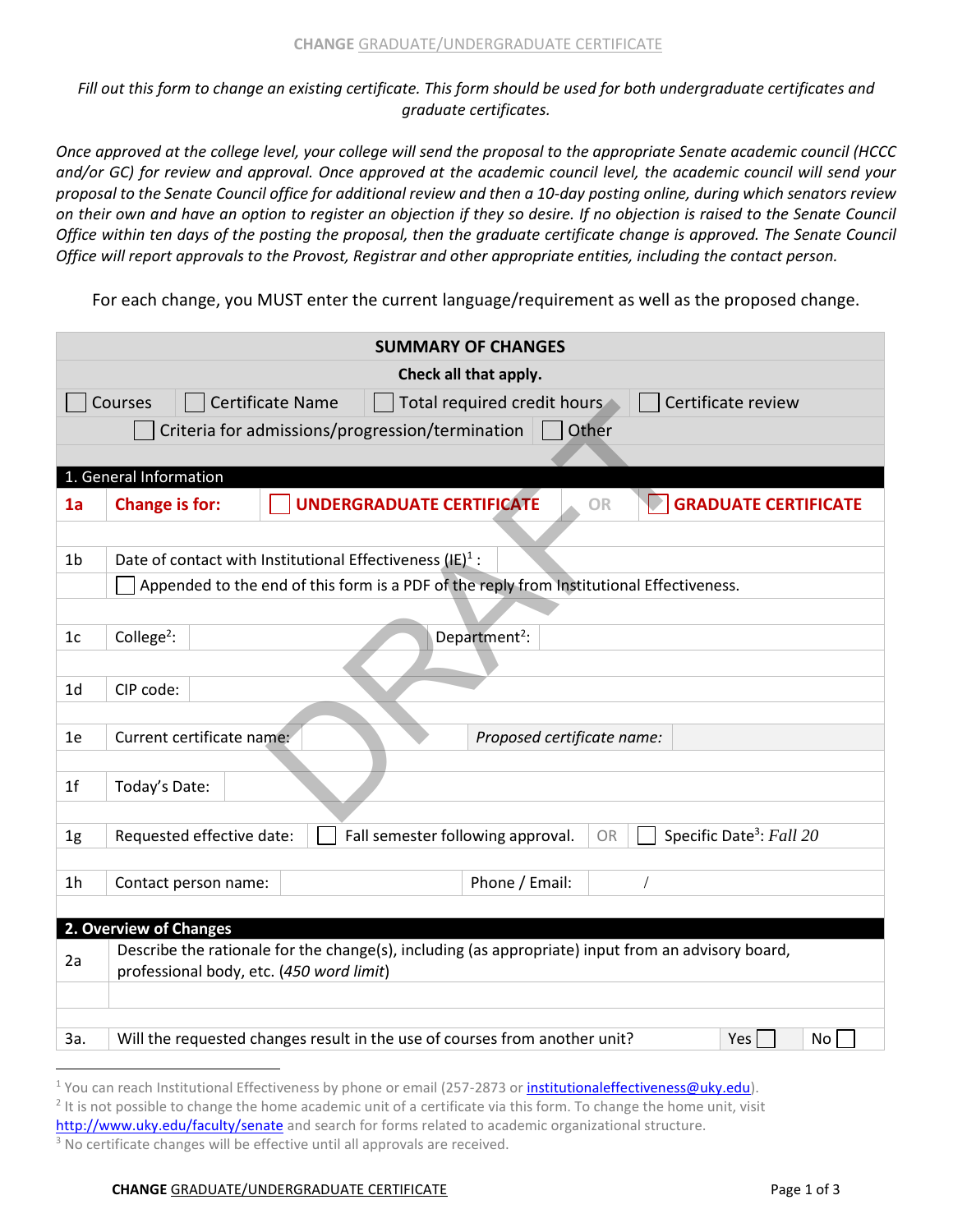|                                                                                                                                                                                         | If "Yes," describe generally the courses and how they will used.                                                                                                      |                           |                                                                                        |                     |                      |              |     |                            |  |  |  |
|-----------------------------------------------------------------------------------------------------------------------------------------------------------------------------------------|-----------------------------------------------------------------------------------------------------------------------------------------------------------------------|---------------------------|----------------------------------------------------------------------------------------|---------------------|----------------------|--------------|-----|----------------------------|--|--|--|
|                                                                                                                                                                                         |                                                                                                                                                                       |                           |                                                                                        |                     |                      |              |     |                            |  |  |  |
|                                                                                                                                                                                         | If "Yes," two pieces of supporting documentation are required.<br>Check to confirm that appended to the end of this form is a letter of support from the other units' |                           |                                                                                        |                     |                      |              |     |                            |  |  |  |
|                                                                                                                                                                                         |                                                                                                                                                                       |                           |                                                                                        |                     |                      |              |     |                            |  |  |  |
|                                                                                                                                                                                         | chair/director <sup>4</sup> from which individual courses will be used.                                                                                               |                           |                                                                                        |                     |                      |              |     |                            |  |  |  |
|                                                                                                                                                                                         | Check to confirm that appended to the end of this form is verification that the chair/director of the other                                                           |                           |                                                                                        |                     |                      |              |     |                            |  |  |  |
|                                                                                                                                                                                         | unit has consent from the faculty members of the unit. This typically takes the form of meeting minutes.                                                              |                           |                                                                                        |                     |                      |              |     |                            |  |  |  |
|                                                                                                                                                                                         |                                                                                                                                                                       |                           | 3. Non-Course Related Changes                                                          |                     |                      |              |     |                            |  |  |  |
| 3a                                                                                                                                                                                      |                                                                                                                                                                       |                           | Will the certificate's admissions and/or application procedures change?                |                     |                      |              | Yes | No <sub>1</sub>            |  |  |  |
|                                                                                                                                                                                         |                                                                                                                                                                       |                           | If "Yes," describe below. (150 word limit)                                             |                     |                      |              |     |                            |  |  |  |
|                                                                                                                                                                                         | Proposed:<br>Current:                                                                                                                                                 |                           |                                                                                        |                     |                      |              |     |                            |  |  |  |
|                                                                                                                                                                                         |                                                                                                                                                                       |                           |                                                                                        |                     |                      |              |     |                            |  |  |  |
|                                                                                                                                                                                         |                                                                                                                                                                       | 4. Course-Related Changes | Will the required courses for the certificate change? (If "Yes," indicate and note the |                     |                      |              |     |                            |  |  |  |
| 4a                                                                                                                                                                                      | changes in the area below. If "No," indicate and proceed to 4b.)                                                                                                      | Yes                       | No <sub>1</sub>                                                                        |                     |                      |              |     |                            |  |  |  |
|                                                                                                                                                                                         |                                                                                                                                                                       |                           | If "Yes," note the specific changes in the grid below.                                 |                     |                      |              |     |                            |  |  |  |
|                                                                                                                                                                                         |                                                                                                                                                                       |                           | Current                                                                                |                     |                      | Proposed     |     |                            |  |  |  |
| Prefix &                                                                                                                                                                                |                                                                                                                                                                       | Credit                    | Title                                                                                  | Prefix<br>&         | Credit               | Title        |     | Course Status <sup>5</sup> |  |  |  |
| Nmbr                                                                                                                                                                                    |                                                                                                                                                                       | <b>Hrs</b>                |                                                                                        | Nmbr                | Hrs                  |              |     |                            |  |  |  |
|                                                                                                                                                                                         |                                                                                                                                                                       |                           |                                                                                        |                     |                      |              |     | Select one                 |  |  |  |
|                                                                                                                                                                                         |                                                                                                                                                                       |                           |                                                                                        |                     |                      |              |     | Select one                 |  |  |  |
|                                                                                                                                                                                         |                                                                                                                                                                       |                           |                                                                                        |                     |                      |              |     | Select one                 |  |  |  |
|                                                                                                                                                                                         |                                                                                                                                                                       |                           |                                                                                        |                     |                      |              |     | Select one                 |  |  |  |
|                                                                                                                                                                                         |                                                                                                                                                                       |                           |                                                                                        |                     |                      |              |     | Select one                 |  |  |  |
|                                                                                                                                                                                         |                                                                                                                                                                       |                           |                                                                                        |                     |                      |              |     |                            |  |  |  |
| 4b                                                                                                                                                                                      |                                                                                                                                                                       |                           | Provide the Bulletin language about required courses.                                  |                     |                      |              |     |                            |  |  |  |
|                                                                                                                                                                                         |                                                                                                                                                                       |                           |                                                                                        |                     |                      |              |     |                            |  |  |  |
|                                                                                                                                                                                         |                                                                                                                                                                       |                           |                                                                                        |                     |                      |              |     |                            |  |  |  |
| Will the elective courses for the certificate change? (If "Yes," indicate and note the<br>$Yes$  <br>4 <sub>b</sub><br>changes in the area below. If "No," indicate and proceed to 5a.) |                                                                                                                                                                       |                           |                                                                                        |                     |                      |              |     | No                         |  |  |  |
| If "Yes," note the specific changes in the grid below.                                                                                                                                  |                                                                                                                                                                       |                           |                                                                                        |                     |                      |              |     |                            |  |  |  |
| Prefix &<br>Nmbr                                                                                                                                                                        |                                                                                                                                                                       | Credit<br><b>Hrs</b>      | Title                                                                                  | Prefix<br>&<br>Nmbr | Credit<br><b>Hrs</b> | <b>Title</b> |     | Course Status <sup>6</sup> |  |  |  |
|                                                                                                                                                                                         |                                                                                                                                                                       |                           |                                                                                        |                     |                      |              |     | Select one                 |  |  |  |
|                                                                                                                                                                                         |                                                                                                                                                                       |                           |                                                                                        |                     |                      |              |     | Select one                 |  |  |  |

 $\overline{a}$ 

<sup>&</sup>lt;sup>4</sup> A dean may submit a letter only when there is no educational unit below the college level, i.e. there is no department/school.

<sup>&</sup>lt;sup>5</sup> Use the drop-down list to indicate if the course is a new course ("new"), an existing course that will change ("change"), or if the course is an existing course that will not change ("no change").

<sup>&</sup>lt;sup>6</sup> Use the drop-down list to indicate if the course is a new course ("new"), an existing course that will change ("change"), or if the course is an existing course that will not change ("no change").